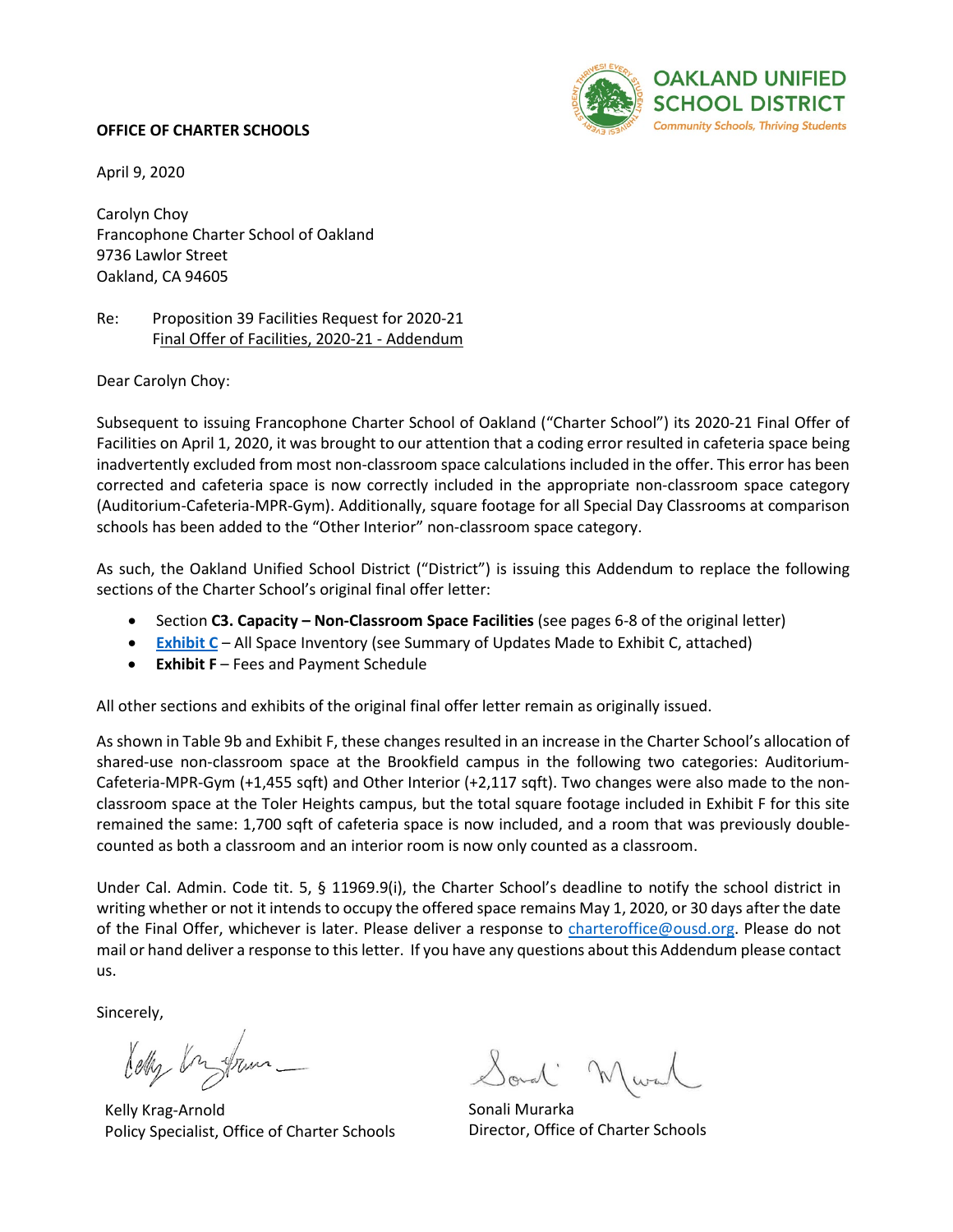# **OFFICE OF CHARTER SCHOOLS**



#### **C3. Capacity – Non-Classroom Space**

# **C3a. Non-Classroom Space Entitlement**

As shown in the tables below, the District calculated the total amount of non-classroom space, as defined in the regulations, to which the Charter School is entitled based on the non-classroom square footage per ADA at each of the comparison group schools.<sup>[1](#page-1-0)</sup> Non-Classroom Space (NCS) has been divided into four categories: Auditorium-Cafeteria-Multipurpose Room-Gym, Other Interior Rooms, Operational, and Exterior. The calculation of non-classroom space at District sites is included in [Exhibit C](http://www.ousdcharters.net/proposition-39.html).

| <b>Comparison School(s) Serving TK-5 and 6-8</b> |                                              |                                                     |                                                               |                                   |                                |
|--------------------------------------------------|----------------------------------------------|-----------------------------------------------------|---------------------------------------------------------------|-----------------------------------|--------------------------------|
| High School Attendance Area: Skyline             |                                              |                                                     |                                                               |                                   |                                |
| <b>School Name</b>                               | Projected<br><b>Total ADA</b><br>(incl. SDC) | Auditorium-<br>Cafeteria-<br>MPR-Gym<br>(sq ft)/ADA | <b>Other</b><br><b>Interior</b><br><b>Room</b><br>(sq ft)/ADA | <b>Operational</b><br>(sq ft)/ADA | <b>Exterior</b><br>(sq ft)/ADA |
| <b>Allendale ES</b>                              | 364.84                                       | 8.63                                                | 21.47                                                         | 25.38                             | 519.02                         |
| Carl Munck ES                                    | 213.13                                       | 13.89                                               | 29.85                                                         | 47.21                             | 1249.56                        |
| <b>Fruitvale ES</b>                              | 278.04                                       | 24.42                                               | 27.79                                                         | 54.58                             | 817.88                         |
| <b>Grass Valley ES</b>                           | 227.51                                       | 14.11                                               | 44.41                                                         | 34.02                             | 841.44                         |
| Joaquin Miller ES                                | 415.29                                       | 7.62                                                | 11.28                                                         | 21.86                             | 524.31                         |
| Laurel ES                                        | 459.14                                       | 9.47                                                | 6.61                                                          | 19.60                             | 199.34                         |
| <b>Montclair ES</b>                              | 595.63                                       | 5.55                                                | 7.05                                                          | 19.14                             | 441.14                         |
| Redwood Heights                                  | 375.31                                       | 8.17                                                | 20.37                                                         | 29.66                             | 310.73                         |
| Sequoia                                          | 429.75                                       | 16.14                                               | 10.63                                                         | 30.99                             | 229.74                         |
| <b>Thornhill ES</b>                              | 380.60                                       | 10.09                                               | 10.17                                                         | 23.43                             | 376.99                         |
| <b>Bret Harte MS</b>                             | 578.70                                       | 32.57                                               | 28.16                                                         | 65.72                             | 376.75                         |
| Montera MS                                       | 616.25                                       | 23.64                                               | 20.91                                                         | 51.86                             | 970.75                         |
| Average Entitlement Ratio (sqft/ADA):            |                                              | 14.53                                               | 19.89                                                         | 35.29                             | 571.47                         |
| Charter School's Projected ADA:                  |                                              | 244.15                                              | 244.15                                                        | 244.15                            | 244.15                         |
| NCS (sq ft) charter is entitled to:              |                                              | 3,547                                               | 4,856                                                         | 8,616                             | 139,524                        |

#### **Table 8: Non-Classroom Space (NCS) Sqft/ADA Entitlement**

#### **C3b. Non-Classroom Space Allocation**

The Charter School's Non-Classroom Space allocations are summarized below.

#### **Table 9a: Exclusive-Use Non-Classroom Space (NCS) Allocation at Shared Sites**

| <b>School Site</b> | Room. | Sn Fi<br>◡ |
|--------------------|-------|------------|
| tielo.             | `hle. | 874        |

<span id="page-1-0"></span> $1$  Cal. Admin. Code title 5, § 11969.3(b)(3).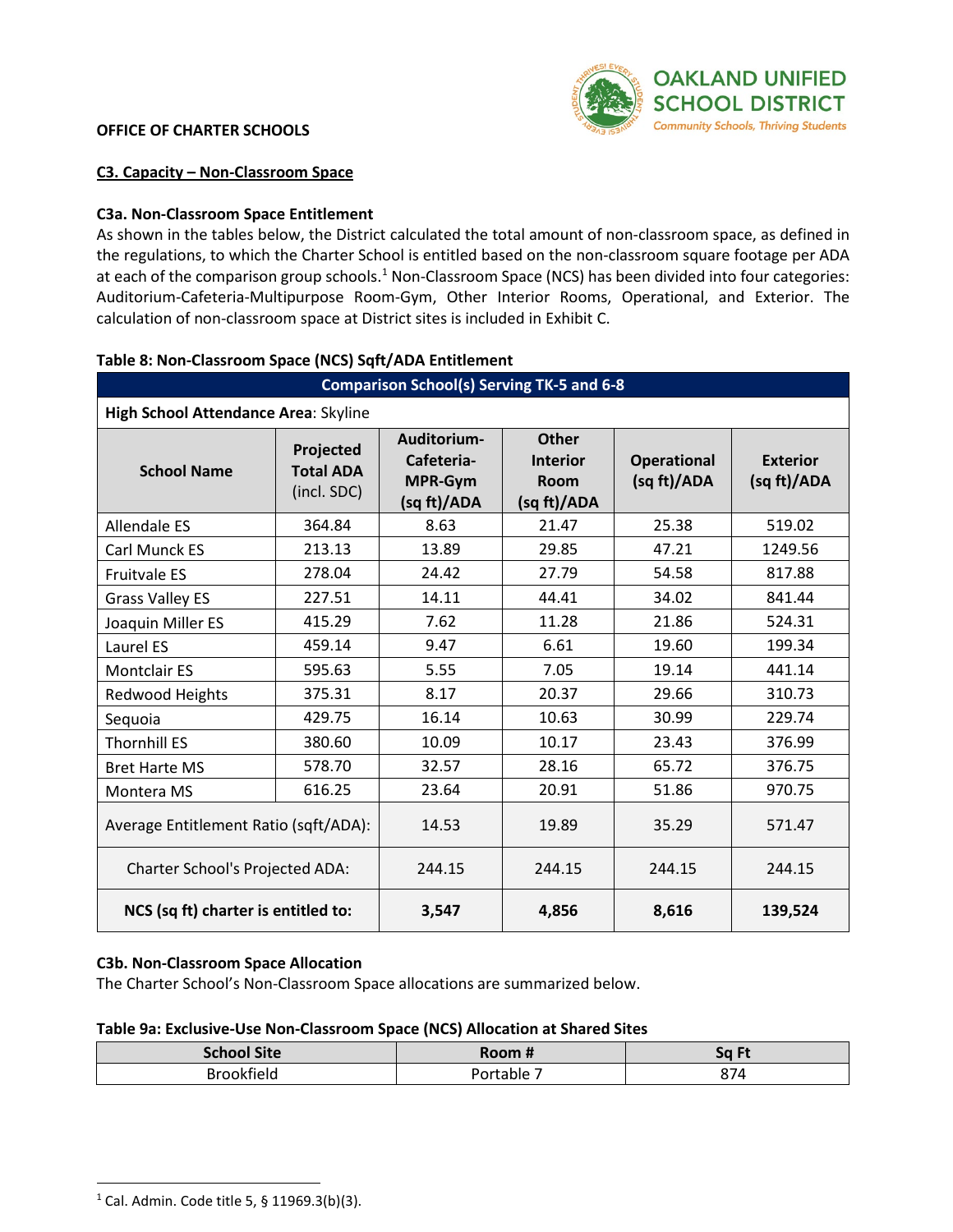

# **OFFICE OF CHARTER SCHOOLS**

|                   |                                                      |                                                           | <b>NCS Type</b>                                        |                                            |                               |                            |
|-------------------|------------------------------------------------------|-----------------------------------------------------------|--------------------------------------------------------|--------------------------------------------|-------------------------------|----------------------------|
| <b>Site</b>       | Projected<br><b>Charter</b><br>ADA at<br><b>Site</b> | <b>Space Type</b>                                         | Auditorium<br>-Cafeteria-<br><b>MPR-Gym</b><br>(sq ft) | <b>Other</b><br><b>Interior</b><br>(sq ft) | <b>Operational</b><br>(sq ft) | <b>Exterior</b><br>(sq ft) |
| <b>Brookfield</b> |                                                      | <b>Total NCS Existing</b><br>at Site                      | 7,993                                                  | 9,904                                      | 18,321                        | 349,457                    |
|                   | 131.47                                               | <b>Exclusive-Use NCS</b><br>Allocation                    | 0                                                      | 874                                        | 0                             | 0                          |
|                   |                                                      | <b>Shared Use NCS</b><br>Allocation                       | 3,328                                                  | 4,124                                      | 7,629                         | 145,514                    |
|                   |                                                      | <b>Total NCS Allocation</b><br>at Site*                   | 3,328                                                  | 4,998                                      | 7,629                         | 145,514                    |
| Toler<br>Heights  | 112.68                                               | <b>Total NCS Allocation</b><br>at Site<br>(exclusive-use) | 1,700                                                  | 856                                        | 2,107                         | 60,939                     |
| <b>Total</b>      | 244.15                                               | <b>Total NCS Allocation</b><br><b>Across Both Sites</b>   | 5,028                                                  | 5,854                                      | 9,736                         | 206,453                    |

#### **Table 9b: Non-Classroom Space (NCS) Allocation Summary**

\*Calculated as Total Site NCS x Francophone's Proportion of Site In-District ADA. Francophone's Proportion of Total Site In-District ADA at Brookfield is calculated as 131.47 / 315.71 = 41.64%.

Table 10 below summarizes the Charter School's overall Non-Classroom Space allocation, compared to the Non-Classroom Space to which the Charter School is entitled.

#### **Table 10: Non-Classroom Space (NCS) Sqft/ADA Allocation vs. Entitlement**

|                              | <b>NCS Type</b>                              |                                  |                               |                            |
|------------------------------|----------------------------------------------|----------------------------------|-------------------------------|----------------------------|
|                              | Auditorium-<br>Cafeteria-MPR-<br>Gym (sq ft) | <b>Other Interior</b><br>(sq ft) | <b>Operational</b><br>(sq ft) | <b>Exterior</b><br>(sq ft) |
| <b>Total NCS Allocation</b>  | 5,028                                        | 5,854                            | 9,736                         | 206,453                    |
| <b>Total NCS Entitlement</b> | 3,547                                        | 4,856                            | 8,616                         | 139,524                    |

The District calculates the sqft/ADA for Non-Classroom Space to determine the reasonable equivalence standards for this category of space at the comparison group schools. A charter school's allocation is considered to fall within reasonable equivalence standards if it is commensurate with the average of the sqft/ADA ratios at the comparison group schools. As shown in the table above, the Charter School's allocation is higher than the comparison group average for all four Non-Classroom Space categories; and, for one of those categories, exterior Non-Classroom Space, the allocation is substantially above the entitlement. The allocated Non-Classroom Space square footage numbers included in the tables above may be adjusted to more accurately reflect negotiated sharing arrangements agreed to by the co-located schools at the Brookfield Elementary Campus, which will be outlined in the adopted facilities use agreement.

The District also will offer the Charter School reasonably equivalent furnishings and equipment for 244.15 ADA.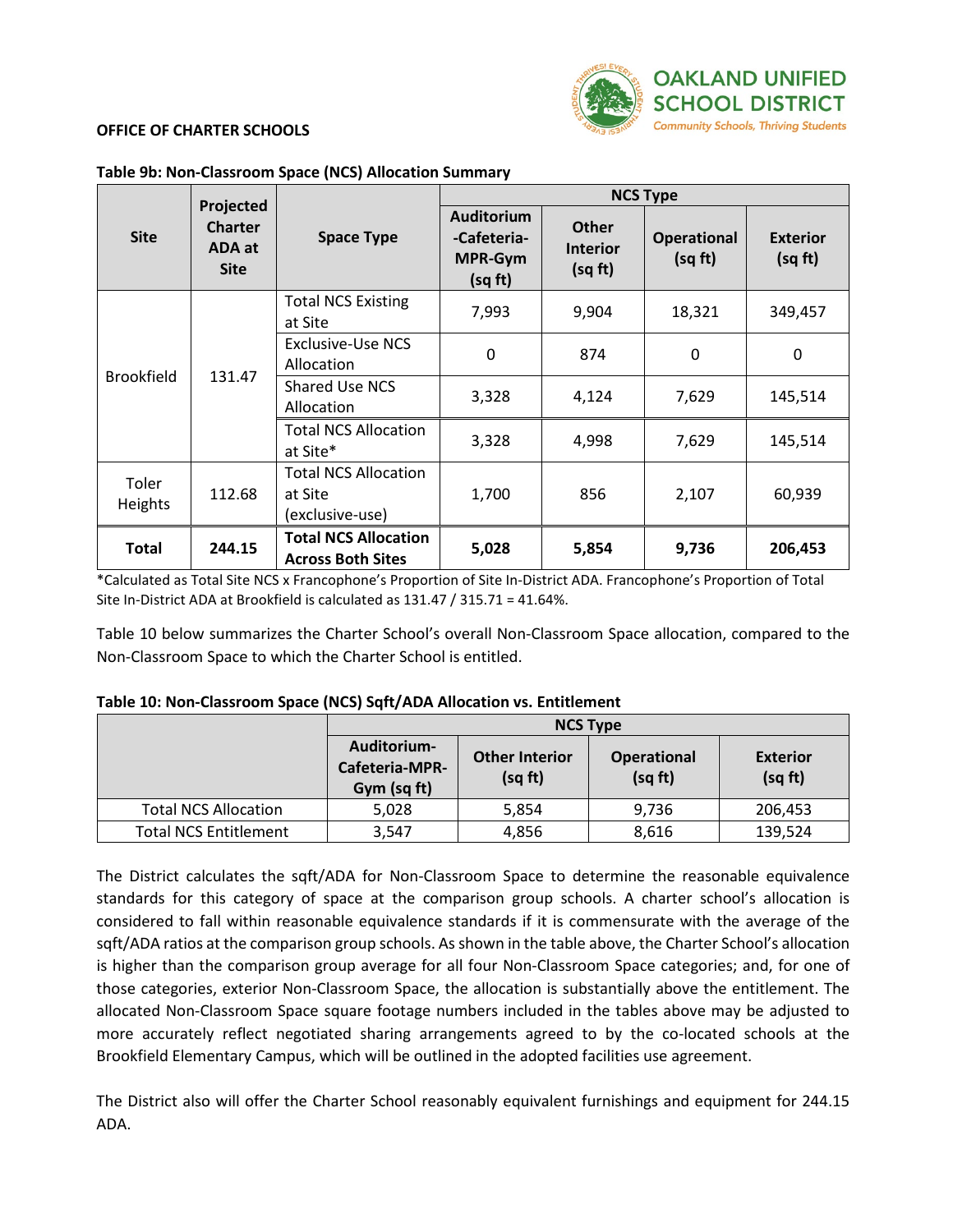# **Exhibit F Fees and Payment Schedule**

| Contract Term (Fiscal Year):                  | 2020-21                 |                                              |  |
|-----------------------------------------------|-------------------------|----------------------------------------------|--|
| <b>Charter School Name:</b>                   |                         | <b>Francophone Charter School of Oakland</b> |  |
| Site Name:                                    |                         | <b>Toler Heights Campus</b>                  |  |
| Address:                                      |                         | 9736 Lawlor St, Oakland, CA 94605            |  |
|                                               | <b>SPACE ALLOCATION</b> |                                              |  |
| Exclusive Use Space (sqft)                    |                         | 8,757                                        |  |
| + Proportion of Shared Space (sqft)           |                         |                                              |  |
| Total Space Allocation at Site (sqft)*        |                         | 8,757                                        |  |
| <b>FACILITY USE FEE</b>                       |                         |                                              |  |
| <b>Total Space Allocation at Site (sqft)</b>  | 8,757                   |                                              |  |
| x Facility Fee Sqft Rate                      | \$4.94                  |                                              |  |
| <b>Facility Use Fee</b>                       | \$43,259.58             |                                              |  |
|                                               |                         |                                              |  |
| Projected Charter School Enrollment at Site** | 160.00                  |                                              |  |
| ÷ Projected Total Enrollment at Site          | 160.00                  |                                              |  |
| <b>Charter School Percent of Site Use</b>     | 100.00%                 |                                              |  |
| <b>FACILITY USE FEE PAYMENT SCHEDULE</b>      |                         | UTILITIES FEE PAYMENT                        |  |
|                                               |                         | <b>SCHEDULE</b>                              |  |
| 25% by October 1, 2020                        |                         | January 10, 2021                             |  |
| 25% by December 1, 2020                       |                         | May 1, 2021                                  |  |
| 25% by March 1, 2021                          |                         | July 15, 2021                                |  |
| 25% by June 1, 2021                           |                         |                                              |  |

Note: All calculations subject to change.

\*Includes only interior space.

\*\*Includes total (in‐district + out‐of‐district) projected enrollment as reported in the schools' facilities request forms.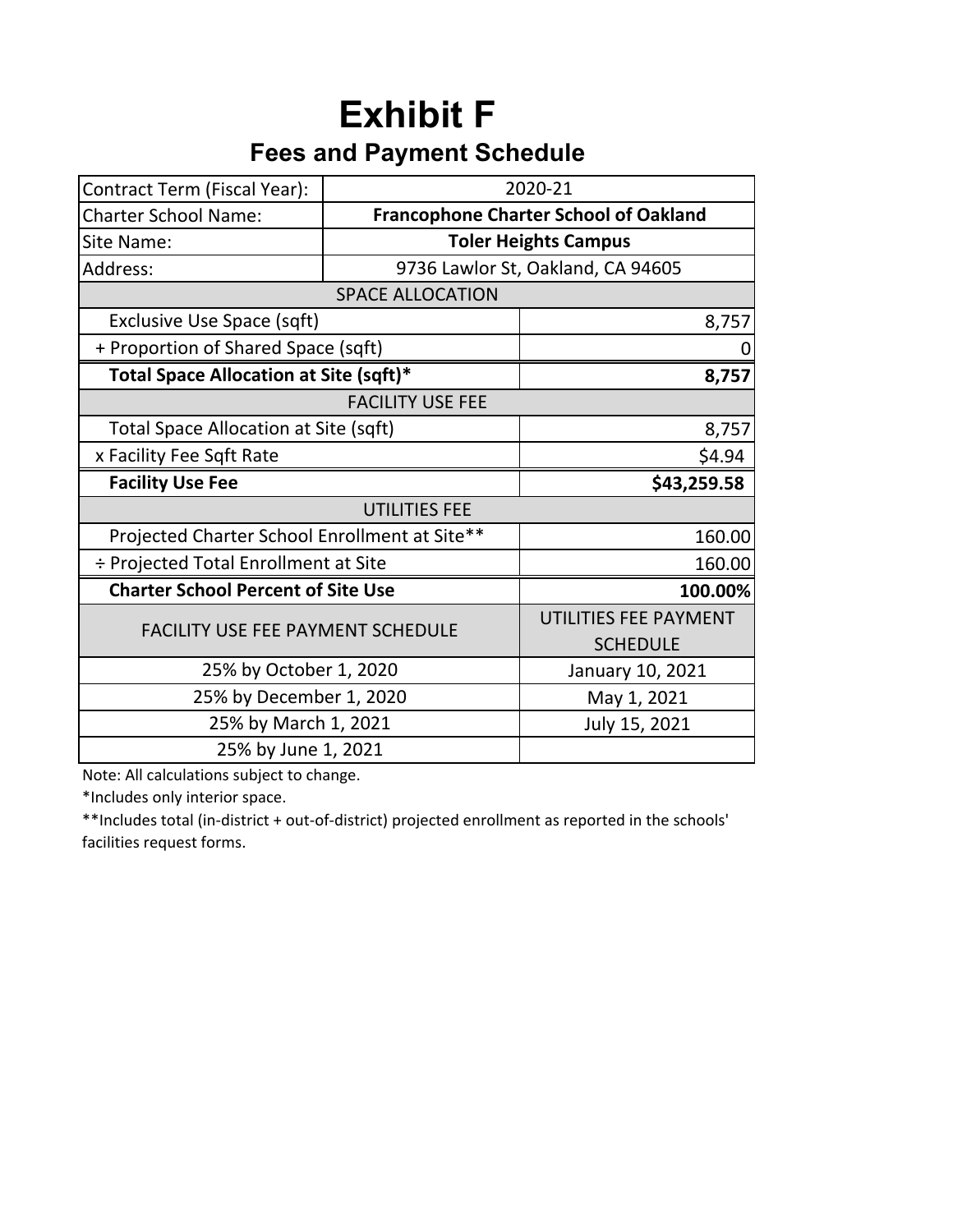# **Fees and Payment Schedule**

| Contract Term (Fiscal Year):                  |                                              | 2020-21                          |  |
|-----------------------------------------------|----------------------------------------------|----------------------------------|--|
| <b>Charter School Name:</b>                   | <b>Francophone Charter School of Oakland</b> |                                  |  |
| Site Name:                                    | <b>Brookfield Campus</b>                     |                                  |  |
| Address:                                      |                                              | 401 Jones Ave, Oakland, CA 94603 |  |
|                                               | <b>SPACE ALLOCATION</b>                      |                                  |  |
| Exclusive Use Space (sqft)                    |                                              | 6,992                            |  |
| + Proportion of Shared Space (sqft)           |                                              | 15,081                           |  |
| Total Space Allocation at Site (sqft)*        |                                              | 22,073                           |  |
|                                               | <b>FACILITY USE FEE</b>                      |                                  |  |
| <b>Total Space Allocation at Site (sqft)</b>  |                                              | 22,073                           |  |
| x Facility Fee Sqft Rate                      |                                              | \$4.94                           |  |
| <b>Facility Use Fee</b>                       |                                              | \$109,040.62                     |  |
| <b>UTILITIES FEE</b>                          |                                              |                                  |  |
| Projected Charter School Enrollment at Site** |                                              | 187.00                           |  |
| ÷ Projected Total Enrollment at Site          |                                              | 382.00                           |  |
| <b>Charter School Percent of Site Use</b>     |                                              | 48.95%                           |  |
| <b>CUSTODIAL SERVICES FEE</b>                 |                                              |                                  |  |
| <b>Charter School Percent of Site Use</b>     |                                              | 48.95%                           |  |
| x Number of Custodial FTE at Site             |                                              | 3.0                              |  |
| x Custodial Services FTE Rate***              |                                              | \$75,599                         |  |
| <b>Custodial Services Fee</b>                 |                                              | \$111,017.13                     |  |
| <b>FACILITY USE FEE AND CUSTODIAL</b>         |                                              | UTILITIES FEE PAYMENT            |  |
| SERVICES FEE PAYMENT SCHEDULE                 |                                              | <b>SCHEDULE</b>                  |  |
| 25% by October 1, 2020                        |                                              | January 10, 2021                 |  |
| 25% by December 1, 2020                       |                                              | May 1, 2021                      |  |
| 25% by March 1, 2021                          |                                              | July 15, 2021                    |  |
| 25% by June 1, 2021                           |                                              |                                  |  |

Note: All calculations subject to change.

\*Includes only interior space.

\*\*Includes total (in-district + out-of-district) projected enrollment as reported in the schools' facilities request forms.

\*\*\*The custodial services FTE rate and number of custodial FTE at the site are the projections for 2020-21 and may be updated for the Facilities Use Agreement.